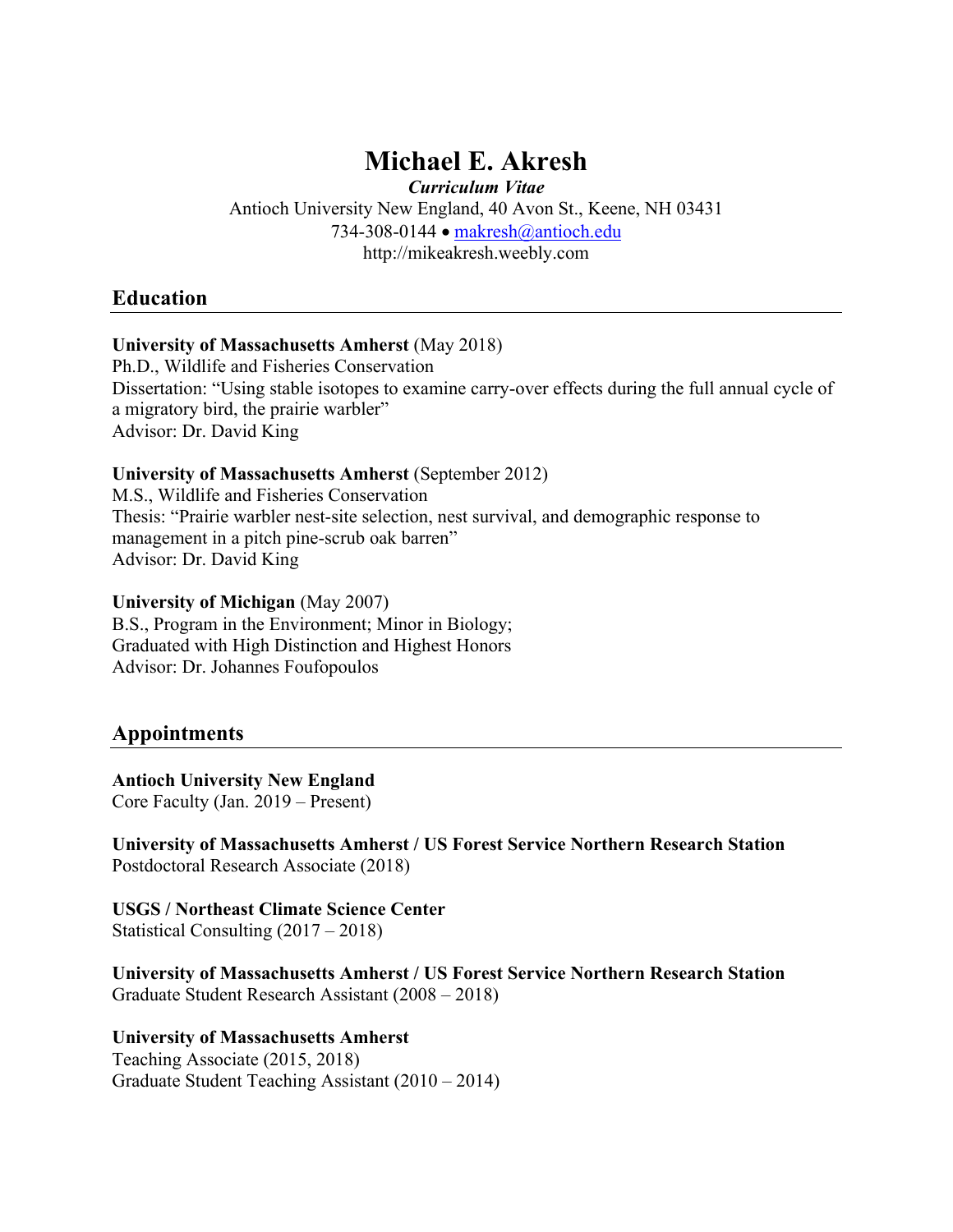# **Peer-reviewed Publications**

- 29. Johnson, S. L., S. C. Deckel, **M. E. Akresh,** and D. I. King. Submitted. Avian nest composition changes with temperature and elevation in a montane ecosystem. Avian Research.
- 28. Campbell, S. P., **M. E. Akresh,** King, D. I., and N. Gifford. Submitted. Effects of light-level geolocators on return rates, interannual territory fidelity, and body mass of prairie warblers *Setophaga discolor*. Bird Study.
- 27. Katzer, A., E. E. Boydston, **M. E. Akresh**, K. Cooper, J. Briggs, V. Barve, L. Lee, T. L. Morelli. Submitted. Biodiversity on public lands: How citizen science can help. Ecology and Society.
- 26. **Akresh, M. E.,** E. D. Meeker, and D. I. King. Submitted. Observations of snakes and game birds in a managed pine barren in Massachusetts. Northeastern Naturalist.
- 25. **Akresh, M. E.**, S. Lamonde, L. Stokes, F. Kahoun, and J. M. Clarke Storr. Submitted. A review of wood warbler (Parulidae) predation of vertebrates and descriptions of two new observations. Journal of Caribbean Ornithology.
- 24. **Akresh, M. E.**, D. I. King, and S. L. McInvale. Submitted. Effects of forest management on the conservation of bird communities in eastern North America: A meta-analysis.
- 23. T. D. Meehan, S. P. Saunders, W. V. DeLuca, N. L. Michel, J. Grand, …**M. E. Akresh**,.…and C. B. Wilsey. Submitted. Data integration to estimate spatial patterns of avian migration across the Western Hemisphere. Ecological Applications.
- 22. Núñez, L. M. S., **M. E. Akresh**, A. Kirkconnell, and W. K. Hayes. Submitted. Getting measurements right with geometric means: Islands influence shape but not size or sexual dimorphism of *Melanerpes* woodpeckers of the *Centurus* clade. PeerJ.
- 21. Lott, C. A., **M. E. Akresh**, B. E. Costanzo, A. W. D'Amato, S. Duan, C. J. Fiss, J. S. Fraser, H. S. He, D. I. King, D. J. McNeil, S. H. Stoleson, M. Yamasaki, and J. L. Larkin. 2021. Do review papers on bird-vegetation relationships provide actionable information to forest managers in the eastern United States? Forests 12:990.
- 20. **Akresh, M. E.**, D. I. King, and P. P. Marra. 2021. Hatching date influences winter habitat occupancy: examining seasonal interactions across the full life cycle in a migratory songbird. Ecology and Evolution 11:9241-9253.
- 19. **Akresh, M. E.**, D. I. King, C. A. Lott, J. L. Larkin, A. W. D'Amato. 2021. A meta-analysis of the effects of tree retention on shrubland birds. Forest Ecology and Management 483:118730.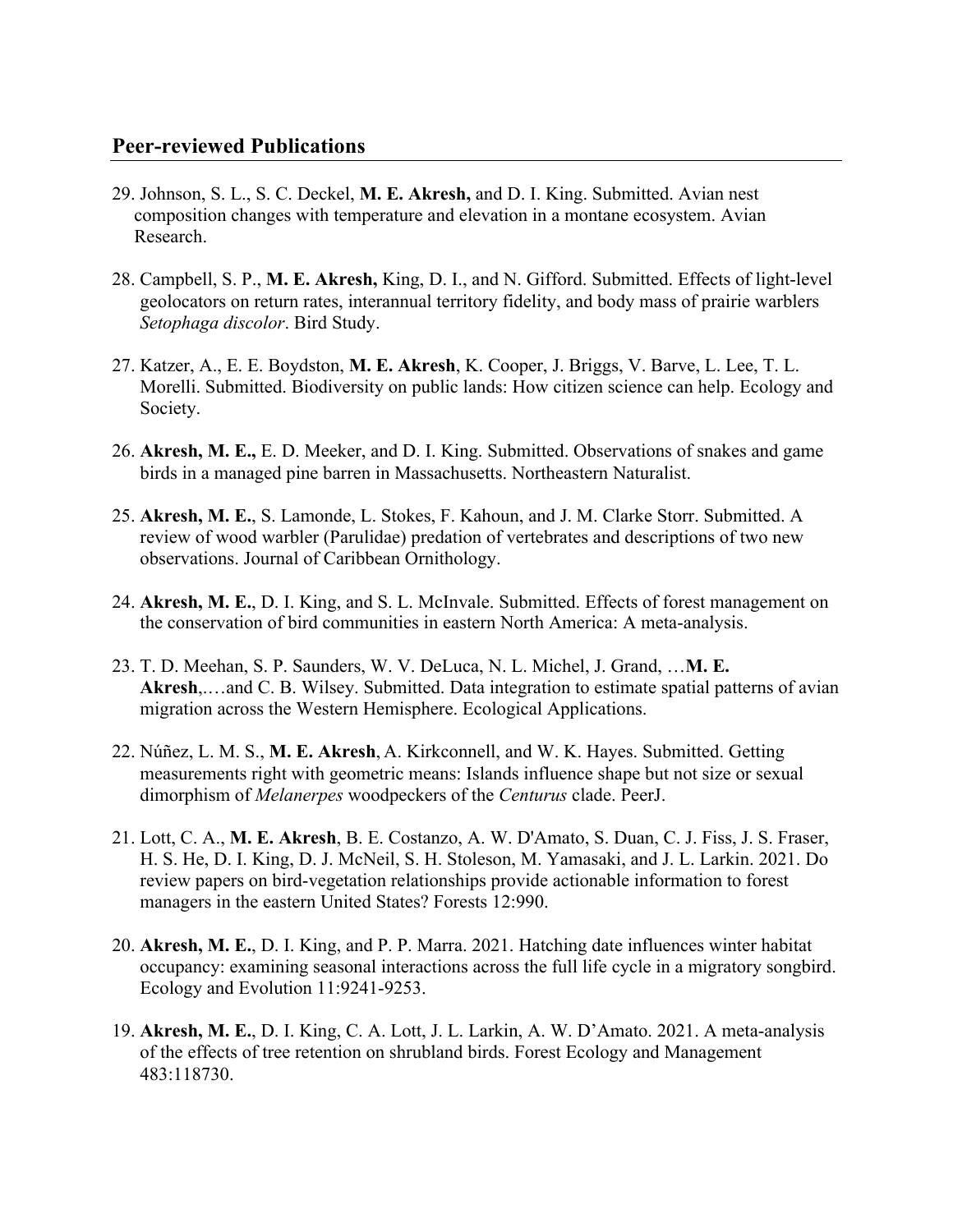- 18. **Akresh, M. E.**, R. A. Askins, D. I. King, F. E. Hayes, P. E. Barry, and W. K. Hayes. 2021. Resilience in the Aftermath of Hurricanes: Fluctuations in a Critically Endangered Population of West Indian Woodpeckers (*Melanerpes superciliaris nyeanus*) over Two Decades. Bird Conservation International 31:185-205.
- 17. Askins, R. A., **M. E. Akresh**, and W. K. Hayes. 2020. West Indian Woodpecker (*Melanerpes superciliaris*), version 2.0. In Birds of the World (T. S. Schulenberg and B. K. Keeney, Editors). Cornell Lab of Ornithology, Ithaca, NY, USA.
- 16. Byers, B. E., **M. E. Akresh**, and D. I. King. 2020. Song learning by prairie warblers: when, where, and from whom. Ethology 126:1079-1088.
- 15. Lott, C. A., **M. E. Akresh**, A. J. Elmore, C. J. Fiss, M. C. Fitzpatrick, D. I. King, D. J. McNeil, and J. L. Larkin. 2019. What is the evidence for bird species-environment relationships in temperate deciduous forests of eastern North America? A systematic map protocol. Environmental Evidence 8:31.
- 14. **Akresh, M. E.**, D. I. King, and P. P. Marra. 2019. Rainfall and habitat interact to affect the condition of a wintering migratory songbird. Ecology and Evolution 9:8042-8061.
- 13. **Akresh, M. E.**, D. I. King, and P. P. Marra. 2019. Examining carry-over effects of winter habitat on breeding phenology and reproductive success in prairie warblers (*Setophaga discolor*). Journal of Avian Biology 50. doi: 10.1111/jav.02025
- 12. **Akresh, M. E.**, D. I. King, B. C. Timm, and R. T. Brooks. 2017. Fuels management and habitat restoration activities benefit Eastern Hognose Snakes (*Heterodon platirhinos*) in a disturbance-dependent ecosystem. Journal of Herpetology 51:468-476.
- 11. **Akresh, M. E.**, D. R. Ardia, and D. I. King. 2017. Effect of nest characteristics on thermal properties, clutch size, and reproductive performance for an open-cup nesting songbird. Avian Biology Research 10:107-118.
- 10. Byers, B. E., **M. E. Akresh**, and D. I. King. 2016. Song and male quality in prairie warblers. Ethology 122:660-670.
- 9. **Akresh, M. E.**, and D. I. King. 2016. Eastern whip-poor-will breeding ecology in relation to habitat management in a pitch pine-scrub oak barren. Wildlife Society Bulletin 40:97-105.
- 8. **Akresh, M. E.**, and D. I. King. 2015. Observations of new bird species for San Salvador Island, The Bahamas. Caribbean Naturalist 26:1-10.
- 7. Byers, B. E., **M. E. Akresh**, and D. I. King. 2015. A proxy of social mate choice in prairie warblers is correlated with consistent, rapid, low-pitched singing. Behavioral Ecology and Sociobiology 69:1275-1286.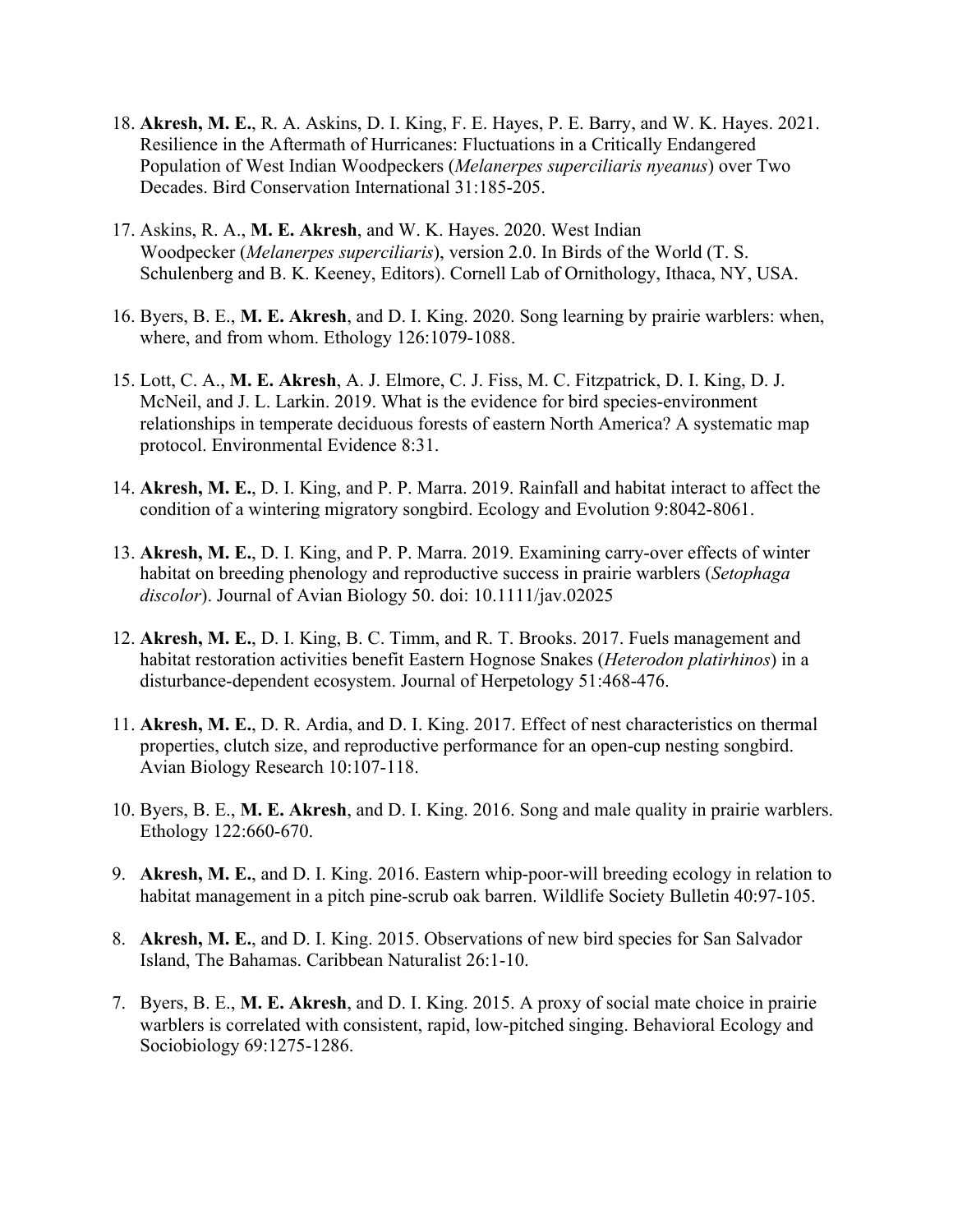- 6. **Akresh**, **M. E.,** D. I. King, and R. T. Brooks. 2015. Demographic response of a shrubland bird to habitat creation, succession, and disturbance in a dynamic landscape. Forest Ecology and Management 336:72-80.
- 5. Jones, T. M., **M. E. Akresh**, and D. I. King. 2013. Recent sightings of Kirtland's Warblers on San Salvador Island, The Bahamas. Wilson Journal of Ornithology 125:637-642.
- 4. Byers, B. E., B. A. Kramer, **M. E. Akresh**, and D. I. King. 2013. Interspecific song imitation by a Prairie Warbler. Journal of Field Ornithology 84:181-186.
- 3. Riba-Hernandez, L., **M. E. Akresh**, W. Hernandez, and D. Martinez. 2012. A nocturnal flight record of Swainson's Hawks (*Buteo swainsoni*) and Turkey Vultures (*Cathartes Aura*) during fall migration in Costa Rica. Journal of Raptor Research 46:234-235.
- 2. King, D. I., S. Schlossberg, R. T. Brooks, and **M. E. Akresh**. 2011. Effects of fuel reduction on birds in pitch pine–scrub oak barrens of the United States. Forest Ecology and Management 261:10-18.
- 1. **Akresh, M. E**., K. Dinse, J. Foufopoulos, S. C. Schubel, and T. Kowalczyk. 2009. Passerine breeding and post-fledgling habitat use in riparian and upland temperate forests of the American Midwest. The Condor 111:756-762.

# **Other Publications and Reports**

Shearer, S., **M. E. Akresh**, K. Bradford, and M. Mello. 2021. Nocturnal Lepidoptera surveys at managed inland barrens sites in Massachusetts (Contract #: 06-19858). Final Report to the Massachusetts Natural Heritage & Endangered Species Program (NHESP). Antioch University New England, Keene, NH.

Joos, C., **M. Akresh,** and D. King. 2016. Developing regional and landscape-specific management guidelines for at risk shrubland birds in the Northeast and Central regions. Final Report for the USDA CESU Agreement 68-7482-14-508.

**Akresh, M.**, P. Warren and D. King. 2009. A Long-term Study of Avian Populations in a Northeastern Suburb: Amherst, Massachusetts. Report submitted to the Town of Amherst, Amherst Conservation and Massachusetts Audubon. December 18, 2009.

**Akresh, M.** 2005. "The Use of Avian Bio-indicators to assess the Effects of Pest Control at Three Sites in the Hunua Ranges: A Baseline Study." Report submitted to EcoQuest, University of New Hampshire, New Zealand.

# **Teaching Experience**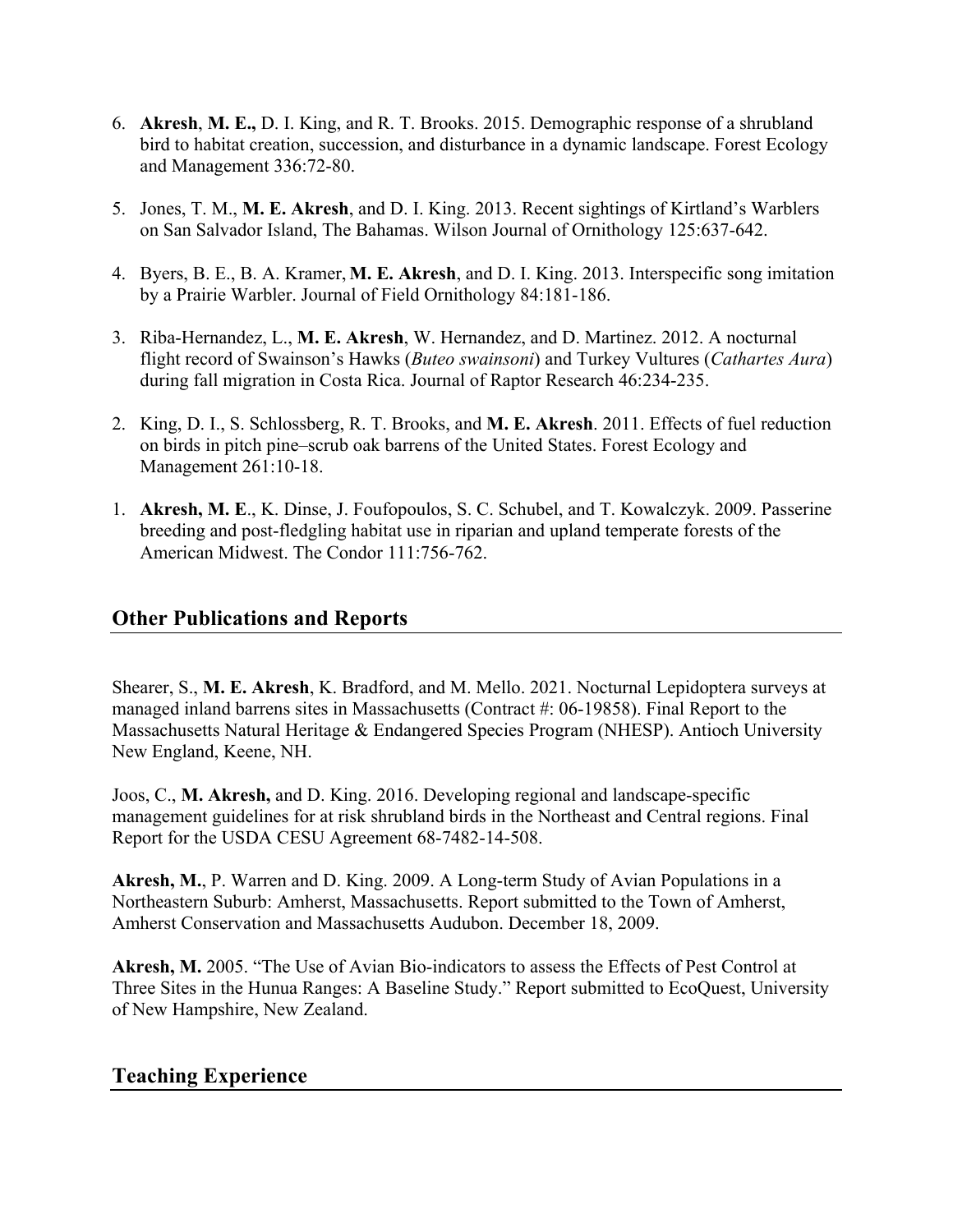Classes at Antioch University New England:

**Vertebrate Ecology: Ornithology (ES 5150)** (Fall 2019, Fall 2021) **Research Strategy I: Theory, Method, and Design - Quantitative (ES 7270-A)** (Fall 2019, Fall 2020, Fall 2021) **Geographic Information Systems: Applied GIS (ES 6105)** (Summer 2019, Fall 2020, Spring 2021, Summer 2021) **Candidacy Preparation and Service Learning (ES 7360)** (Spring 2021) **Natural Resources Inventory: Wildlife (ES 5620)** (Spring 2019, Spring 2021) **Advanced Statistics and Data Management (ES 5210A) (**Fall 2020) **Ecology and Conservation in The Bahamas (ES 5702A)** (Spring 2020) **Biostatistics (ES 5190)** (Spring 2020) **Dissertation Proposal Seminar (ES 7740-A)** (Spring 2019)

Classes at University of Massachusetts Amherst:

**Undergraduate First-year Seminar (NATSCI191-CNS77)** (Fall 2018) **Applied Biostatistics (ECO 697AB)** (Spring 2015) **Quantitative Sciences Group Teaching Assistant** (Fall and Spring 2012-2014, 5 semesters in total) **Applied Biostatistics Teaching Assistant** (Spring 2011) **R Statistical Program Workshops Teaching Assistant** (April 2010) **Guest Speaker for Undergraduate or Other Classes** (~35 times between 2008-2018.)

# **Grants**

**Akresh, M**. 2021. USFS International Programs. \$40,000. **Akresh, M**. and A. Bandanza. 2021. Distant Hill Gardens. ~\$4,000. **Akresh, M**. and A. Bandanza. 2021. Keene Conservation Commission. \$500. **Akresh, M**. 2021. NH Department of Military Affairs and Veterans Services. \$9,711. **Akresh, M**., D. King, and J. Larkin. 2020-2022. Natural Resources Conservation Service. \$118,725. **Akresh, M**. 2020. Massachusetts Division of Fisheries and Wildlife. \$19,000. **Akresh, M.**, A. Kovach and D. King. 2019. Blake-Nuttall. Nuttall Ornithological Club. \$4935. **Akresh, M.** 2016. Blake-Nuttall Fund. Nuttall Ornithological Club. \$3600. **Akresh, M.** 2014. Dissertation Research Grant. University of Massachusetts Amherst. \$1000. **Akresh, M.** 2014. Graduate Student Fellowship, Environmental Conservation, UMass. \$9500. **Akresh, M.** 2013. American Wildlife Conservation Foundation. \$2000. **Akresh, M.** 2012. Paul A. Stewart Award, Wilson Ornithological Society. \$1000. **Akresh, M**. 2012. Bleitz Research Award. American Ornithologists' Union. \$2500. **Akresh, M.** 2012. Gerace Research Centre (The Bahamas) Student Grant. \$800. **Akresh, M.** 2012. Mewaldt-King Research Award. Cooper Ornithological Society. \$1,000. **Akresh, M**. 2011. Bradford G. Blodget Scholarship. UMass Amherst. \$1,000.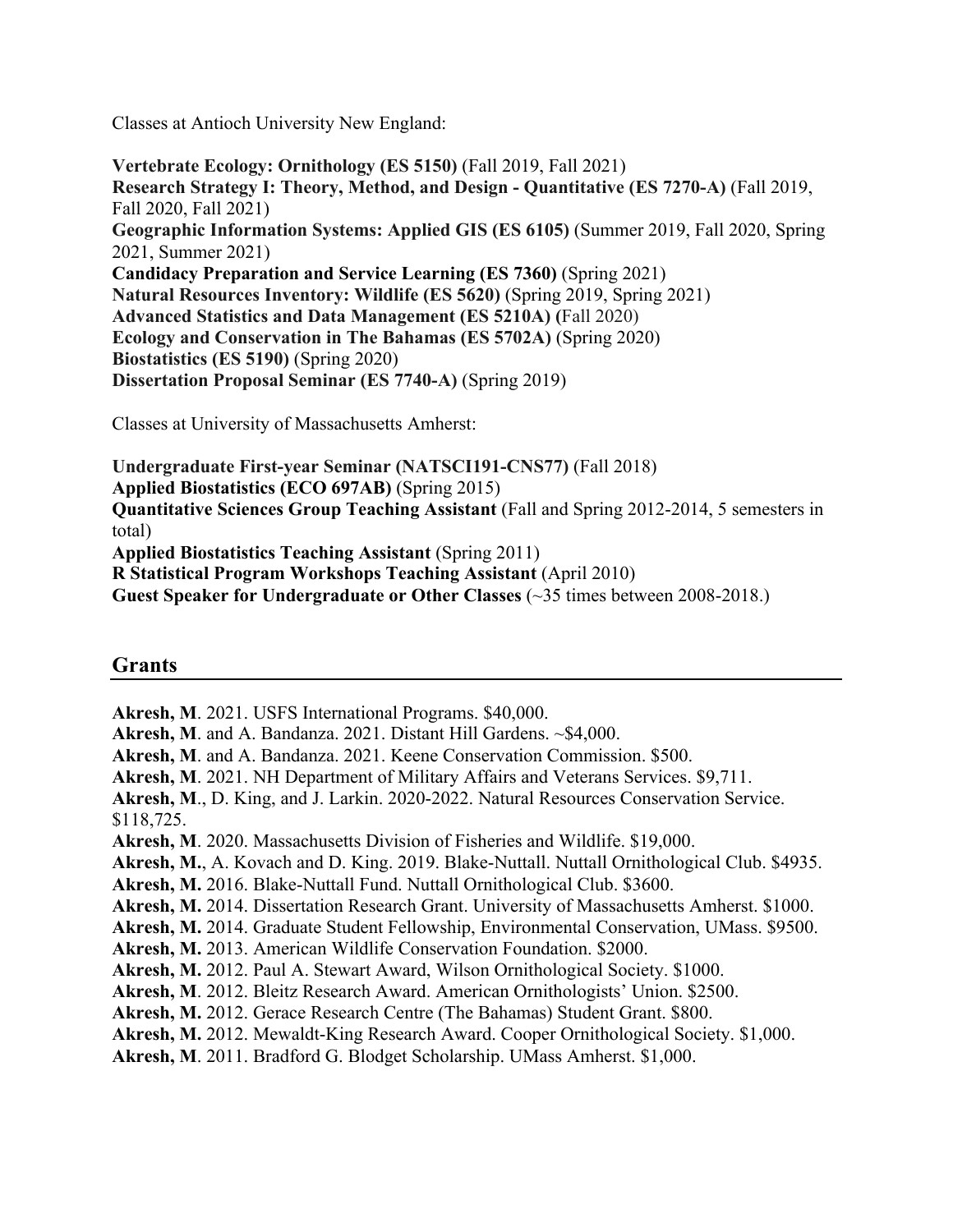**Akresh, M.**, S. Lamonde, L. Stokes, F. Kahoun, and J. M. Clarke Storr. August 2021. A review of wood warbler (Parulidae) predation of vertebrates and accounts of two new observations. American Ornithological Society Meeting 2021.

**M. Akresh,** D. King, and S. McInvale. June 2021. A Meta-Analysis of the Effects of Tree Harvesting on Shrubland and Forest Birds. Northern Hardwoods Conference 2021.

**Akresh, M.**, E. D. Meeker, and D. I. King. April 2021. Incidental Observations of Snakes and Game Birds in a Managed Pine Barren in Massachusetts. Northeast Natural History Conference 2021.

Bradford, K., **M. Akresh**, and C. Buelow. April 2021. Diversity and Abundance of Ants in Rocky and Sandy-soil Barrens of Inland Massachusetts. Northeast Natural History Conference 2021.

Shearer, S., **M. Akresh**, M. Mello, and C. Buelow. April 2021. Moth Diversity in Managed Pine Barrens and Heathlands of Inland Massachusetts. Northeast Natural History Conference 2021.

T. L. Morelli, A. Katzer, **M. Akresh**, K. Cooper, J. Briggs, V. Barve, L. Lee, E. Boydston. April 2021. How citizen science can help to update agency and park biodiversity lists. Northeast Natural History Conference 2021.

**Akresh, M.**, R. A. Askins, D. I. King, F. E. Hayes, P. E. Barry, and W. K. Hayes. August 2020. Hurricane-induced fluctuations in a critically endangered population of West Indian Woodpeckers over two decades. North American Ornithological Conference.

McInvale, S. L., **Akresh, M.**, and D. I. King. August 2020. A meta-analysis of edge effects on nest success in forest and shrubland birds of eastern North America. North American Ornithological Conference.

Lamonde, S., E. Glocke, and **M. Akresh**. November 2019. Glover's Ledge bio-inventory: how a biodiversity survey on a small property transformed into a regional call for action. Monadnock Region Natural History Conference. Keene, NH.

**Akresh, M.** June 2019. Determining the limiting factors of declining bird populations. Earlyprofessional Symposium. American Ornithological Society Meeting, Anchorage, AK.

**Akresh, M.**, D. I. King, and P. P. Marra. June 2019. Hatching date influences winter habitat quality: Examining seasonal interactions across the full annual cycle in prairie warblers. American Ornithological Society Meeting, Anchorage, AK.

**Akresh, M.**, D. I. King, J. A. Coombs, K. H. Nislow, J. D. Ritterson, C. A. Lott, J. L. Larkin, and J. Collins. April 2019. A meta-analysis of the effects of tree retention on shrubland bird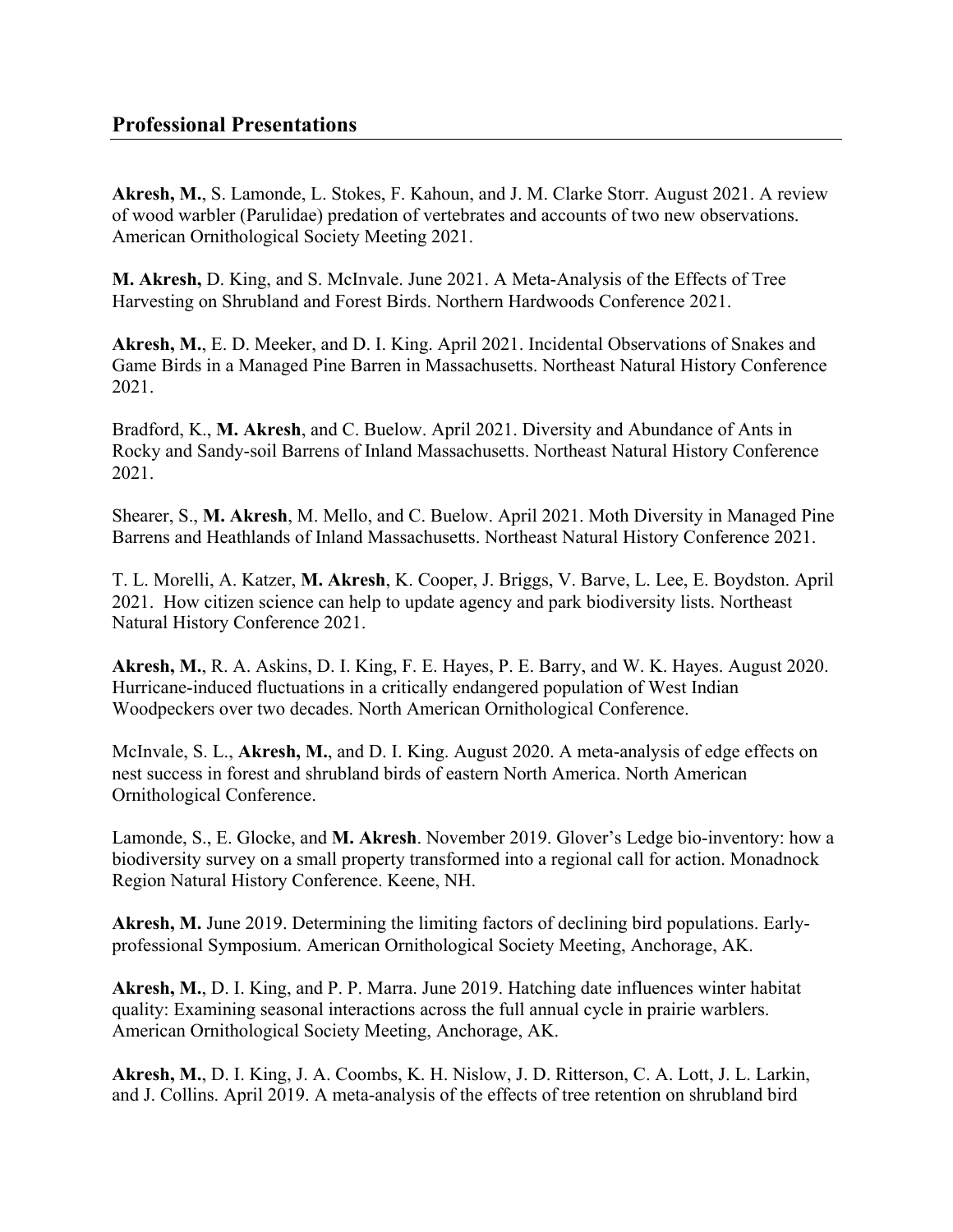densities: from clearcuts to unharvested forest. Northeast Association of Fish and Wildlife Agencies Conference, Groton, CT.

King, D. I., **M. Akresh**, and J. Milam. April 2019. Fifteen years of wildlife research at the Montague Plains WMA highlights restoration benefits. Northeast Association of Fish and Wildlife Agencies Conference, Groton, CT.

**Akresh, M.**, D. I. King, B. C. Timm, and R. T. Brooks. July 2018. Fuels management and habitat restoration activities benefit Eastern Hognose Snakes (*Heterodon platirhinos*) and other snake species in a pine barren. Northeast Partners in Amphibian and Reptile Conservation Annual Meeting, Amherst, MA.

**Akresh, M**., D. King, and P. Marra. April 2018. Does wintering and breeding habitat quality influence migratory birds throughout their full annual cycle? Northeast Association of Fish and Wildlife Agencies Conference, Burlington, VT.

**Akresh, M**., King, D., Coombs, J., Nislow, K., Ritterson, J., and J. Collins. April 2018. An early-successional shrubland habitat decision support tool. Northeast Association of Fish and Wildlife Agencies Conference, Burlington, VT.

Campbell, S. P., **M. Akresh,** King, D., and N. Gifford. April 2018. Tracking movements of prairie warblers during the non-breeding season using geolocators. Northeast Association of Fish and Wildlife Agencies Conference, Burlington, VT.

**Akresh, M**., King, D., Coombs, J., Nislow, K., Ritterson, J., and J. Collins. April 2018. An early-successional shrubland habitat decision support tool. Northeast Natural History Conference, Burlington, VT.

Campbell, S. P., **M. Akresh,** King, D., and N. Gifford. April 2018. Tracking movements of prairie warblers during the non-breeding season using geolocators. Northeast Natural History Conference, Burlington, VT.

Boydston, E., Morelli, T. L., Briggs, J., Barve, V., Lee, L., **Akresh, M**. April 2018. TaxaTaxi: An automated process for using citizen science data to facilitate monitoring biodiversity. USGS Community for Data Integration Presentations.

**Akresh, M.** March 2018. Species and hotspots of conservation concern on San Salvador Island, The Bahamas. Presented, organized and led workshop. Bahamas Natural History Conference, Nassau, The Bahamas.

**Akresh, M**., D. I. King, R. A. Askins, W. K. Hayes, D. N. Ewert, and J. M. Wunderle, Jr. March 2018. Ecology and conservation of migratory and resident birds on San Salvador Island, The Bahamas. Bahamas Natural History Conference, Nassau, The Bahamas.

Campbell, S. P., and **M. Akresh.** November 2017. Tracking movements of prairie warblers during the non-breeding season using geolocators. Albany Pine Bush Reserve, Albany, NY.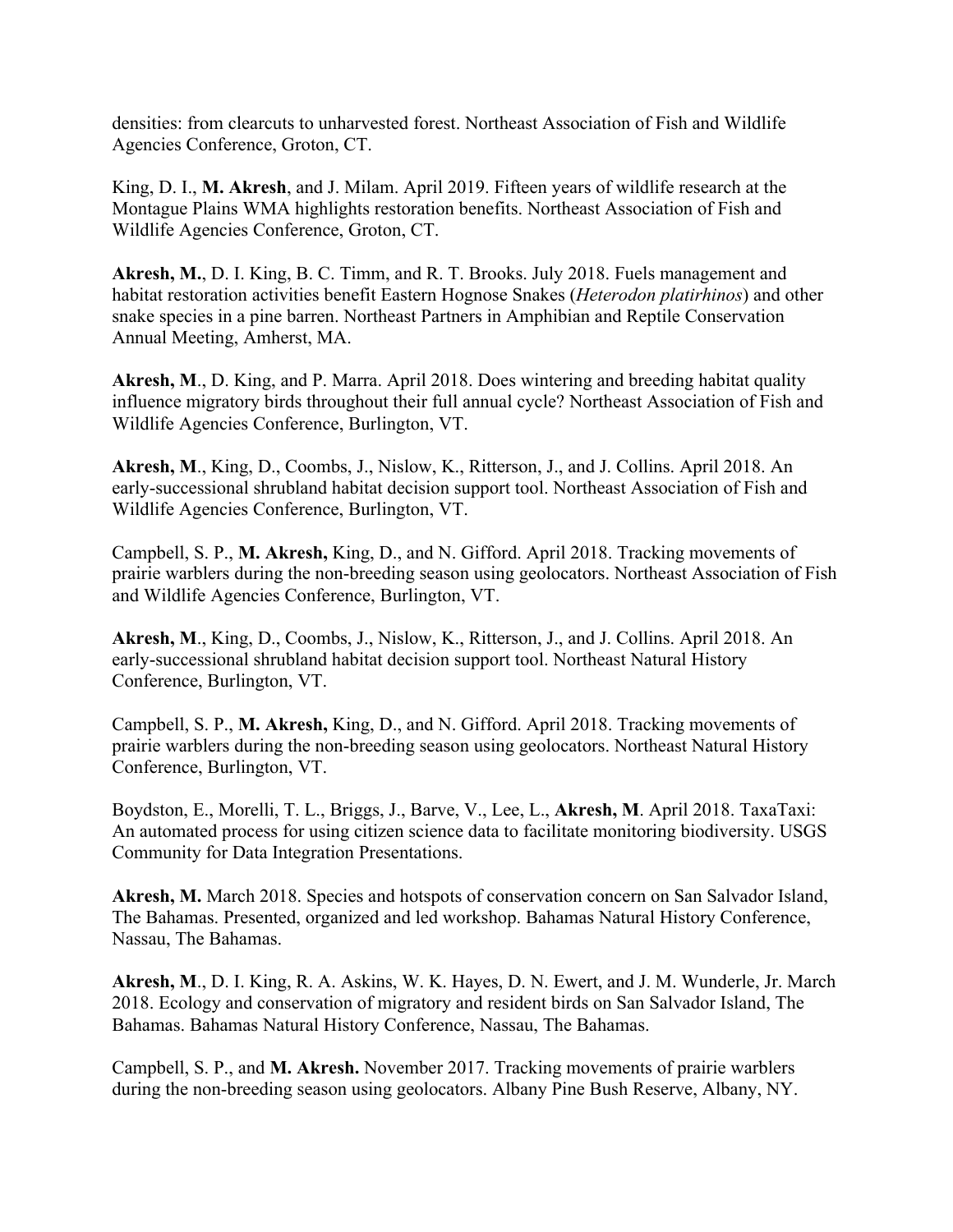King, D. I., Coombs, J., Nislow, K., Ritterson, J., **Akresh, M**., Collins, J. September 2017. An early-successional shrubland habitat decision support tool. The Wildlife Society Conference, Albuquerque, NM.

**Akresh, M**., D. I. King, and P. P. Marra. April 2017. Examining wintering habitat carry-over effects and the full annual cycle of a migratory songbird using stable isotopes. Department of Earth and Biological Sciences, Loma Linda University, CA.

**Akresh, M**., D. I. King, and P. P. Marra. August 2016. Carry-over effects of winter habitat on breeding season phenomena varies among years and age- and sex- classes in prairie warblers. North American Ornithological Conference, Washington D.C.

D. I. King, J. C. Milam, and **M. Akresh**. May 2016. Fauna and fire at the Montague Plains WMA. North Atlantic Fire Science Exchange seminar series. http://www.firesciencenorthatlantic.org/events-webinars-source/2016/5/19/webinar-faunaimpacts-of-fuels-reduction-and-habitat-restoration-at-the-montague-plains

**Akresh, M**., D. R. Ardia, and D. I. King. April 2016. Nest structure, thermal properties, and reproductive performance in prairie warblers. Northeast Natural History Conference, Springfield, MA.

**Akresh, M**. and D. I. King. April 2015. Habitat associations of nesting whip-poor-wills on a managed pitch pine-scrub oak barren. Northeast Association of Fish and Wildlife Agencies Conference, Newport, RI.

**Akresh, M**. and D. I. King. September 2014. Climate, plant leafing phenology, and other factors affect nest-site selection and nest survival of prairie warblers in a mixed-oak shrubland. Joint Meeting of the American Ornithologists' Union, the Cooper Ornithological Society, and the Society of Canadian Ornithologists, Estes Park, CO.

**Akresh, M**., D. I. King, and R. T. Brooks. April 2013. Prairie warbler nest-site selection, nest survival, and demographic response to management. Northeast Natural History Conference, Springfield, MA.

**Akresh, M**., D. I. King, and R. T. Brooks. November 2012. Demographic response of a shrubland bird to habitat creation, succession, and disturbance in a 'shifting mosaic' landscape. University of Massachusetts Life Sciences Graduate Research Symposium. Amherst, MA.

**Akresh, M**., D. I. King, and R. T. Brooks. August 2012. Demographic response of prairie warblers to habitat creation, succession, and disturbance in a 'shifting mosaic' landscape. North American Ornithological Conference, Vancouver, B.C., Canada.

**Akresh, M. E.**, D. I. King, and R. T. Brooks. April 2011. Demographic response of a shrubland bird to habitat creation, succession, and disturbance in a 'shifting mosaic' landscape. Northeast Association of Fish and Wildlife Agencies Conference. Manchester, NH.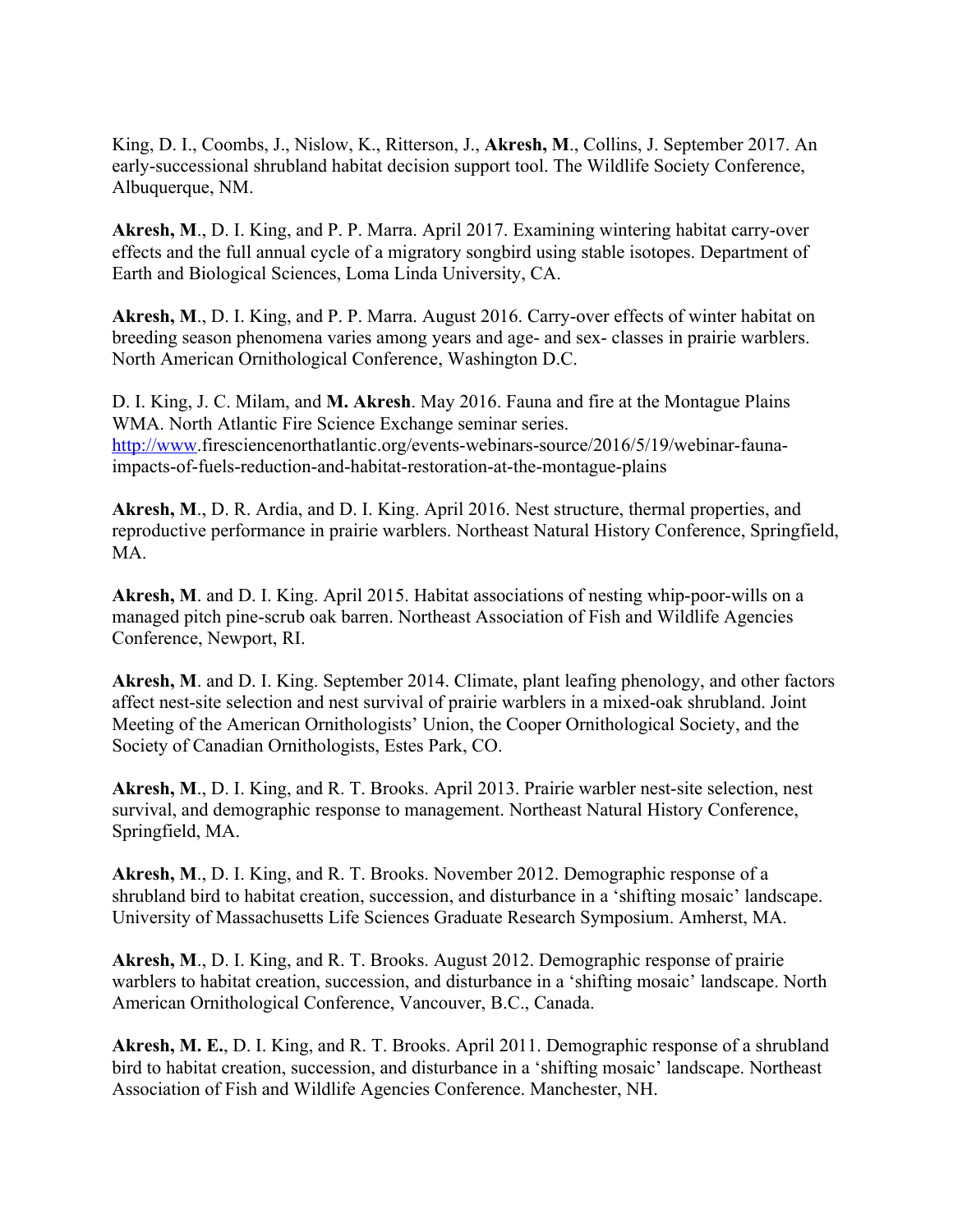**Akresh, M. E.**, D. I. King, and R. T. Brooks. October 2010. Fuels Reduction Effect on Prairie Warblers on a Pitch Pine-Scrub Oak Barren. Poster Session, Power of Partnerships: Bird Conservation Conference in the Northeast. Plymouth, MA.

**Akresh, M. E**., D. I. King, and R. T. Brooks. August 2009. Prairie Warbler ecology and conservation in pitch pine-scrub oak barrens and utility rights-of-way. Poster Session, American Ornithologists' Union 127th Stated Meeting, Philadelphia, PA.

**Akresh, M.**, G. Meeh, B. Rollins, and E. Reeves. December 2005. The effects of pest control at three sites in the Hunua Ranges. New Zealand Department of Conservation Conference, Auckland, New Zealand.

# **Student Mentoring**

Currently supervising Antioch Master's students' research: Kyle Bradford, Sarah Shearer, Erin Nichols, Susanna Sousa, Alec Woolf, Alaina Bandanza

Currently assisting with University of Massachusetts Amherst Ph.D., Master's, and undergraduate students' research: Jess Tatten, Sarah Deckel, Sidney Johnson, Patrick Roberts, Jeff Larkin

Current curriculum advisor for Antioch Master's students: Kyle Bradford, Jennie Healy, Kiah Walker, Carrie Cree, Susanna Sousa, Alec Woolf, Ryan Eagleson, Alaina Bandanza, Lena Pacheco, Andrea Centola, Jacob Bourque, Dorian Rose, Cole Scrivner, Alexis De Santi

Previously supervised Antioch Master's students in research: Savannah McInvale, Chris Collins, Kathryn Lauer, Evan Meeker

Previous curriculum advisor for Antioch Master's students: Savannah McInvale, Michael Valentino, Eric Campisi, Ashley Bernard

Previous Committee Member - Michelle Silva, M.S. – Loma Linda University

Mentored over 40 technicians, most of which were undergraduates, in data collection, field and laboratory techniques, and professional development during my graduate research.

Consulted with and mentored a number of graduate students, undergraduates, and faculty with statistical analysis and implementation using R.

During my graduate research, supervised undergraduate and Master's student research internships. Undergraduates: Josh Diamond, Anna Mannello, Johanna Brophy, Kathryn Cooney, Shyla Davis. Post-University or Graduate Students: Tyler Maikath, Todd Jones, Nora Hanke.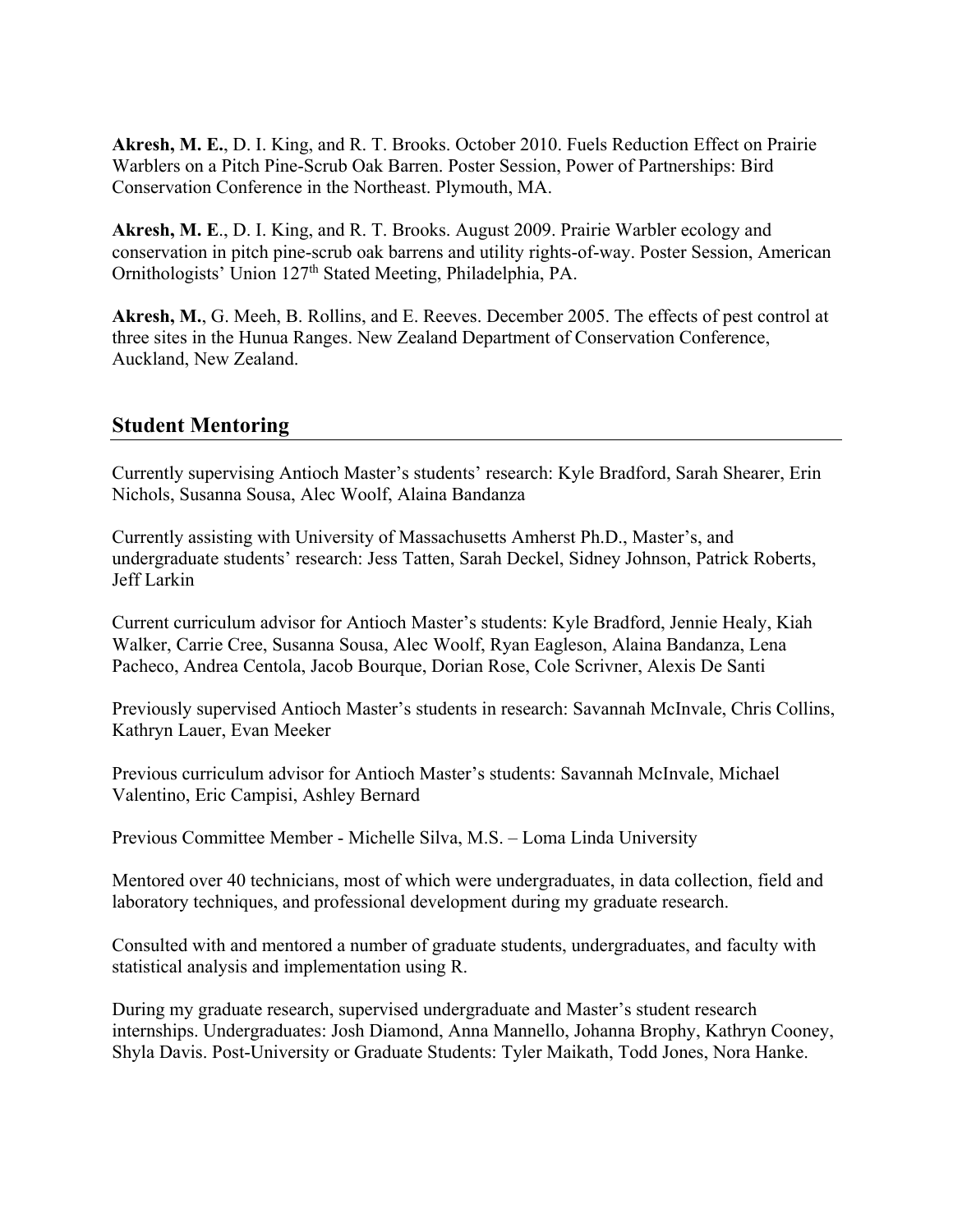# **Academic Service**

Co-Director of the Institute for International Conservation (IIC), Antioch University New England (Fall 2019 - Present)

Co-Director of the Antioch Spatial Analysis Lab (ASAL), Antioch University New England (Fall 2019 - Present)

Faculty Supervisor of the Antioch Bird Club, Antioch University New England (Fall 2019 - Present)

Member of the Antioch Institutional Animal Care and Use Committee, Antioch University New England (Fall 2019 - Present)

Antioch Environmental Studies Faculty Search Committee 2020, Antioch University New England (Spring 2020)

# **Collaboration with Universities, Governmental Agencies, and NGOs**

University of Massachusetts Amherst, Connecticut College, Loma Linda University, Indiana University of Pennsylvania, Georgetown University, University of New Hampshire, University of Vermont, University of The Bahamas

U.S. Forest Service, U.S. Geological Survey, National Park Service, USDA Natural Resources Conservation Service, Smithsonian Migratory Bird Center, U.S. Army Corps, Northeast Climate Adaptation Science Center, Massachusetts Division of Fisheries and Wildlife, Massachusetts Department of Conservation and Recreation, Albany Pine Bush Preserve, Town of Amherst **Massachusetts** 

Bahamas National Trust, San Salvador Living Jewels Foundation, Audubon, MassAudubon, American Bird Conservancy, North Atlantic Fire Science Exchange, Harris Center for Conservation Education

# **Public Outreach**

July 2021. Forest Journal: If a Whip-poor-will Sings and Nobody is There to Hear It… Remote Acoustic Research on Eastern Whip-Poor-Will habitat usage. https://www.unionleader.com/nh/outdoors/forest\_journal/forest-journal-if-a-whip-poor-willsings-and-nobody-is-there-to-hear-it/article\_09c95037-e5a3-5606-9d6c-1ebb85765fcf.html

July 2021. New Jersey Audubon Blog. Assessing Eastern Whip-poor-will Response on Working Lands for Wildlife Young Forests. https://njaudubon.org/assessing-eastern-whip-poor-willresponse-on-working-lands-for-wildlife-young-forests/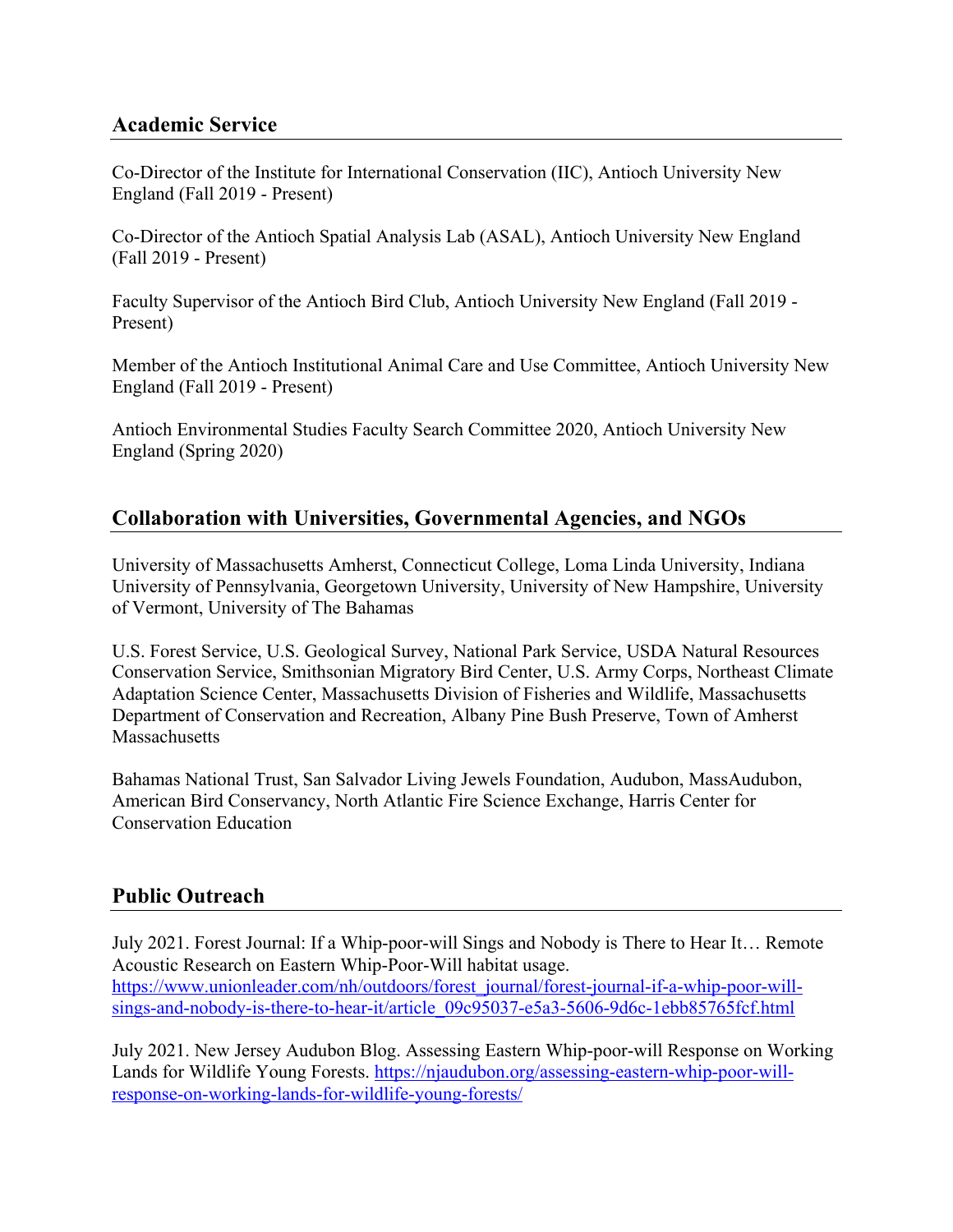April 2021. Forest Journal: Where do the ants go marching?

https://www.unionleader.com/nh/outdoors/forest\_journal/forest-journal-where-do-the-ants-gomarching/article\_fa2cb2c0-ad42-5bb8-a035-1c691ed02204.html

September 2020. Birds and the bees thrive at Montague Plains WMA. https://www.mass.gov/news/birds-and-the-bees-thrive-at-montague-plains-wma

September 2018. Research Brief: Fire and Wildlife - Eastern hognose snakes prefer managed habitat. North Atlantic Fire Science Exchange. http://www.firesciencenorthatlantic.org/researchpublications-1/2018/9/7/research-brief-fire-and-wildlife-eastern-hognose-snakes-prefermanaged-habitat

May 2017. Montague Plains Wildlife Management Area. WGBY57. Public Television for Western New England. M. Akresh interviewed in segment (https://www.youtube.com/watch?v=fnj23Pdsp4E).

June 2014. Volunteers survey breeding birds in Amherst for 25th consecutive June. Daily Hampshire Gazette, Amherst, MA. M. Akresh analysis featured in story.

February 2014. Kirtland's Warblers found on Bahamian island for the first time in 46 years. Research featured in BirdWatching Magazine.

**Akresh, M.** and Sippel, J. Fall 2012. Birds in the Hand. UMass Alumni Magazine, Amherst, MA.

**Akresh, M.** and Sippel, J. August – September 2012. Keeping the Song Alive: Doctoral student Michael Akresh is working to promote songbird conservation. UMass homepage and UMass research feature story (umass.edu/researchnext/keeping-song-alive).

**Akresh, M.** April 2, 2009. Burning for Birds, Bees and Butterflies: Management of Montague Plains Restores Rare Habitat. Montague Reporter, Montague, MA

# **Referee**

Forest Ecology and Management (6x), Journal of Field Ornithology (5x), Ecology and Evolution (4x), Northeastern Naturalist (3x), Avian Research (3x), Austral Ecology (2x), Journal of Thermal Biology (2x), Wilson Journal of Ornithology (2x), Ecological Indicators (2x), Journal of Zoology, PLoS One, Urban Naturalist, Urban Ecosystems, Annales Zoologici Fennici, Physiological and Biochemical Zoology, PeerJ, Journal of Environmental Management, Northern Hardwoods Conference Proceedings, Journal of Wildlife Management

Cooper Ornithological Society – Judge for Mewaldt-King Student Research Award Wilson Ornithological Society – Judge for Student Research Awards  $(2x)$